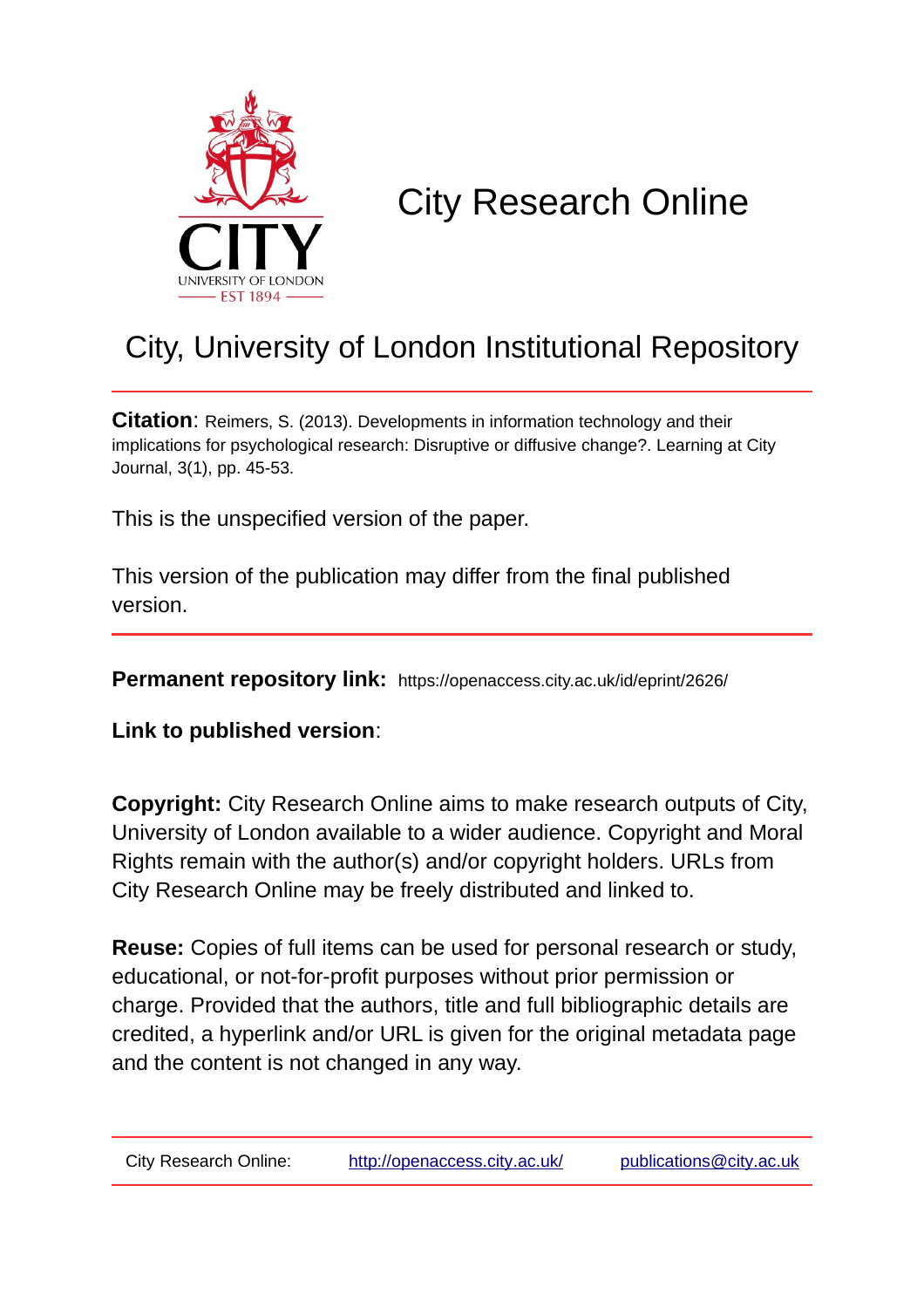### **Developments in information technology and their implications for psychological research: Disruptive or diffusive change? Dr Stian Reimers, Senior Lecturer, Department of Psychology**

#### **Abstract**

The notion of technology-induced disruptive change has generally been applied within academia to teaching and learning. Less explored is the disruption that occurs to research as mainstream technology develops. This article examines the effects of technological change on research in psychology, in particular focussing on the development of web-based empirical research procedures over the past 15 years or so. I discuss the history, challenges and potential of these developments, and put forward some qualified suggestions for some of the future directions that technology will allow research in psychology to take.

**Keywords:** Psychology, research, web, internet, methodology, computer, experiment.

The notion of disruptive change in academia (Christiansen, 1997) has most commonly been applied to the learning and teaching experience, highlighting how the development of the world wide web, email, virtual learning environments, social media, and MOOCs, among other things, has challenged and disrupted existing teaching norms, and led in some cases to substantial shifts in teaching practices. However, technology has also led to disruption and transformation in research. The development of specialist research technologies has transformed scientific research, from MRI in neuroimaging to DNA sequencing in biology, to one-off projects like the Large Hadron Collider in particle physics, new technology has rendered older techniques – and often findings – very quickly obsolete.

However, disruptive change does not just come with the development of new research technologies. Just as in teaching and learning, it has also come as an unintended consequence of more general technological innovation. Some of the largest challenges for research have come as a result of the development of the World Wide Web. The influence has been widespread. As Sumner (2012) has noted, the upcoming generation of researchers use the web to access and manage information, collaborate across continents, and disseminate and promote their research using social networks. It has also facilitated the peer review process, and led to new ways of publishing research. For example, the journal PLoS ONE publishes online, and has a review process that evaluates basic experimental rigour, but explicitly rejects importance or impact as criteria for acceptance or rejection. Instead, it allows readers to submit comments that are available along with citation and social media metrics (like blog comments and facebook 'shares'), which lets readers decide on, and discuss, the article's importance.

In my field of experimental psychology, all of these factors are influencing research. There is discussion about open-access publication (and the ethics of publishing behind a paywall), which has led to the development of new open access journals (like Judgment and Decision Making; [journal.sjdm.org/\)](http://journal.sjdm.org/), with international collaboration the norm, and some excellent examples of brain science related blogs and related twitter accounts (such as mindhacks.com and blogs.discovermagazine.com/neuroskeptic/) help disseminate findings and spark (often quite heated) discussion.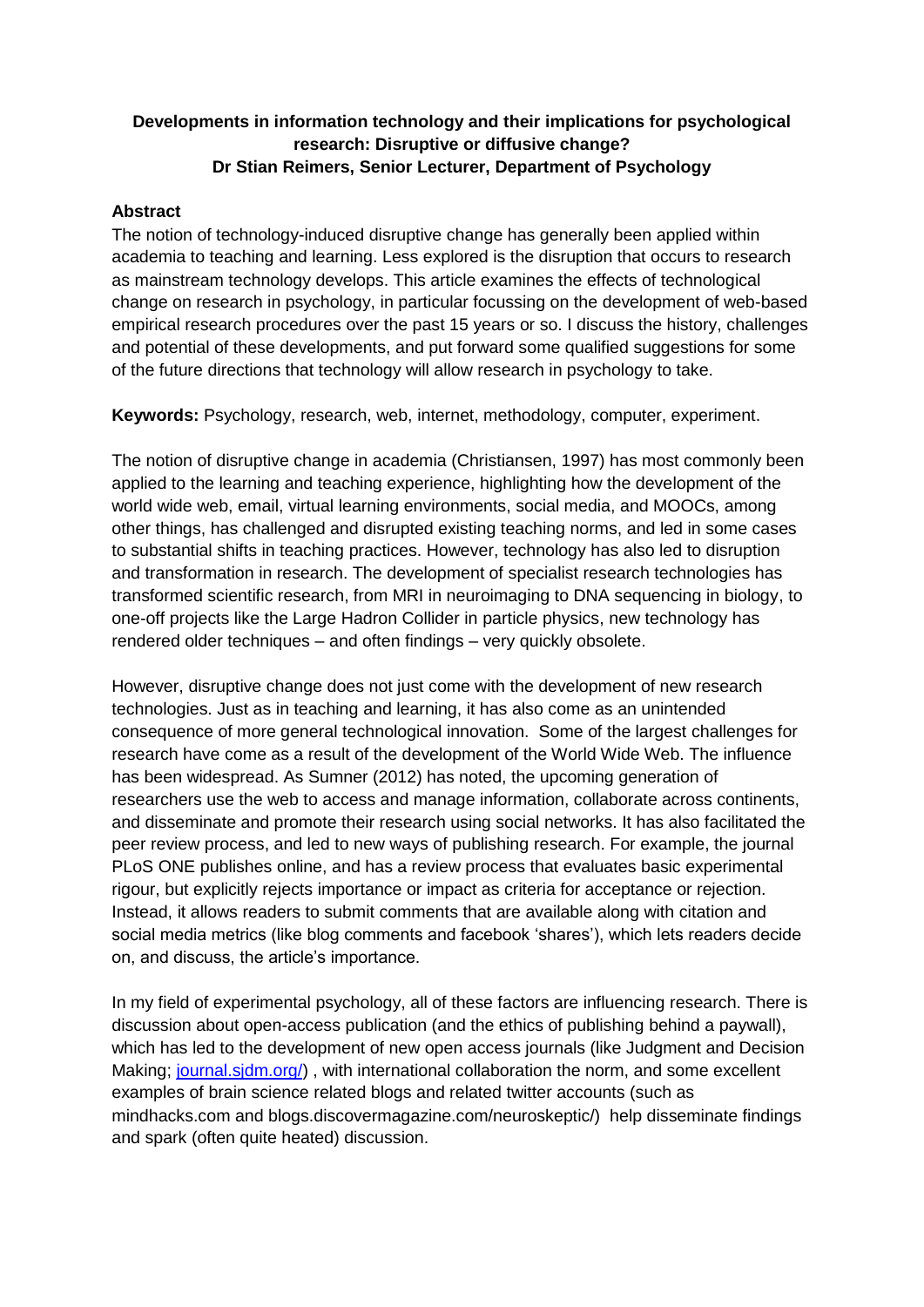However, unlike most other experimental sciences, psychology has seen the influence of general ICT development directly on the practice of empirical data collection, rather than on the peripheral, though important, research activities of reading existing literature and organising and sharing knowledge. In the past 15 years, psychological research has transformed from being an almost exclusively lab- or field-based discipline, in which participants generally meet the experimenter and complete an experiment in a university psychology lab, to one in which a significant amount of experimentation is conducted online. This has had and is having disruptive influences on research and its evaluation, and has the potential to cause significant disruption in the future.

#### **A history of web-based research in psychology**

#### *The pioneers (1995-2000)*

The first psychology experiments were run online in around 1995 (Musch & Reips, 2000), at McGill University, Canada, and Darmstadt, Germany. Arguably, these may not count as proper experiments, as they seemed to be used more as demonstrations to accompany teaching classes. Around the same time, a number of surveys also appeared online, collecting data but not experiments in the sense of manipulating independent variables between or within subjects.

Musch and Reips (2000) argue that the first experiment might be one conducted by Krantz, Ballard and Scher (1997; see Musch & Reips, 2000). It appears to be the first true experiment run on the web to be published in a peer-reviewed psychology journal.

From then, a number of testing sites sprang up. These were mainly in North America and continental Europe. In the UK there was only limited use of web-based research before the turn of the millennium, with one notable example being a psycholingistics laboratory for a Scottish research group, which appears to be associated with the Universities of Glasgow and Edinburgh (see, e.g. Cohn, 2011) set up in September 1998.

In terms of design and implementation, most early studies were fairly simple, using HTML forms to capture data from participants, basic dynamic page construction (using, e.g., cgi), and often restricting stimuli to written scenarios or choices. For example, Birnbaum (2000) gave participants a series of choices involving risky decisions (of the form "Would you rather have a 50% chance of \$10 or \$5 for sure"). A small number of studies used images, and a very few also used audio stimuli (Musch & Reips, 2000), but the vast majority stuck to simple text-based designs, not least because of concerns about presentational consistency. Sticking to these techniques meant that research focussed on areas that could use them, for example, avoiding work on perception, where visual or auditory stimuli would be required, or measures requiring the timing of responses, for which no evidence of reliability was available.

#### *Developing techniques and practices (2000-2010)*

The decade at the start of the  $21<sup>st</sup>$  century witnessed two key trends. First, using the web became mainstream. In December 1999, around 250 million people were online globally, 4% of the population (Internet World Stats, 2012). By the end of 2010, the number was 2 billion, with over 80% of people in the UK online. Second, as hardware performance increased, so new software was developed to enhance or capitalise on the web experience. Client-side plugins that run on the user's machine such as Java and Macromedia (now Adobe) Flash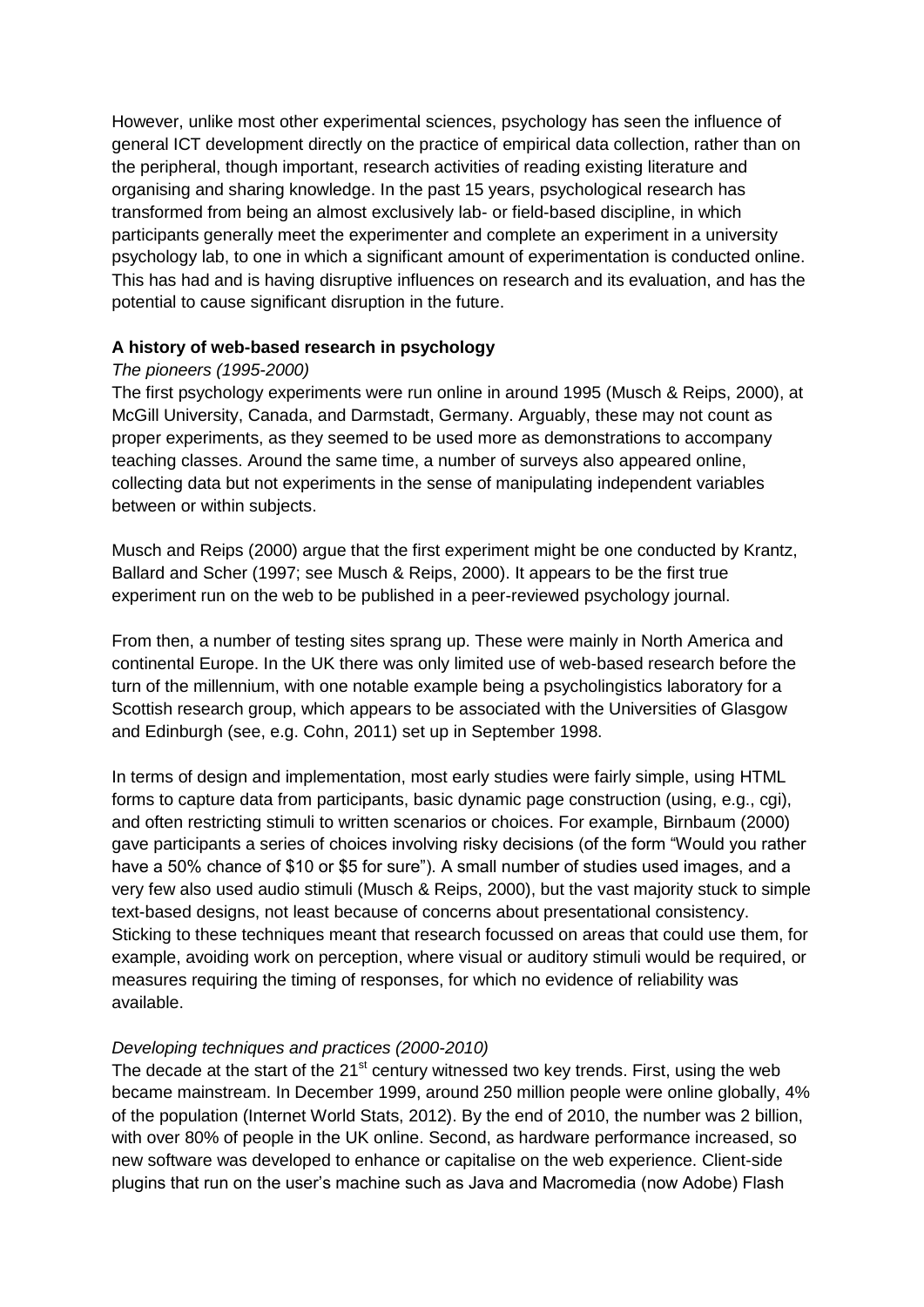penetrated the internet-using market, and tools such as JavaScript became increasingly sophisticated and powerful.

These developments had clear effects on psychological research. The increase in the number of people online made participant recruitment easier and the sample population more representative of the general population. When I ran my first web-based experiments in 2003, when asking people their age, I had a single category for 'over 65', and virtually nobody chose it. When I ran a similar experiment in 2008, a significant proportion of respondents chose it, and I now get participants to give their precise age up to 100 years old. This had made it easier to examine cognitive ageing across the whole lifespan rather than just among the younger people who tended to use the web in the past. The sheer number of people online made it possible to run experiments with vast numbers of participants, which could examine effects that would otherwise be impossible to look at in smaller samples. In 2004-2005 I ran what was, at the time, one of the largest psychology experiments ever conducted, in conjunction with the BBC, with over 250,000 participants completing the 40-minute experiment (Reimers, 2007).

Tools like Flash and Java were used by psychologists to conduct research. This is typical of disruptive innovation, appropriating a technology designed for something else (showing animations) to serve an aim for which it was not designed (running experiments and measuring responses). Engstrom (1987) notes that tools have more uses than those envisaged by their inventors, and this is very much an example of that. I published one of the earliest papers reporting response time measures collected over the web (Reimers & Maylor, 2005), examining cognitive decline with age, and quantifying increasingly larger switch costs among older participants. As there were no data about Flash's reliability across different hardware, I used a within-subject baseline, so reaction times for a complex task were compared with those for a simple task, largely controlling for any variability that might be present. Again, this could not practicably have been done without web-based research. I later followed up by assessing the reliability of web-based reaction time measures (Reimers & Stewart, 2007), highlighting the strengths and limitations of the area.

In parallel with direct web-based experiments, other researchers started using material on the web as data, examining, for example, the content of web forums, or the nature of public interactions on forums.

As is often the case with disruptive change, the institutions and gatekeepers appear to have been relatively slow on the uptake. The American Psychological Association published a summary of opportunities and challenges with web-based research in 2004 (Kraut et al., 2004), and the British Psychological Society produced a set of guidelines in 2007 (British Psychological Society, 2007), although others had highlighted potential ethical issues long before (e.g., Binik, Mah & Kiesler, 1999). Both publications commented on the issues of informed consent in web-based studies, the question of whether online behaviour should be considered public or private, as well as issues of data reliability. These are discussed further below.

#### *Research 2.0 (2010-Present)*

*Social networks.* Although social networks had been developed several years before, it was largely from 2010 the psychologists started examining them. Research has examined how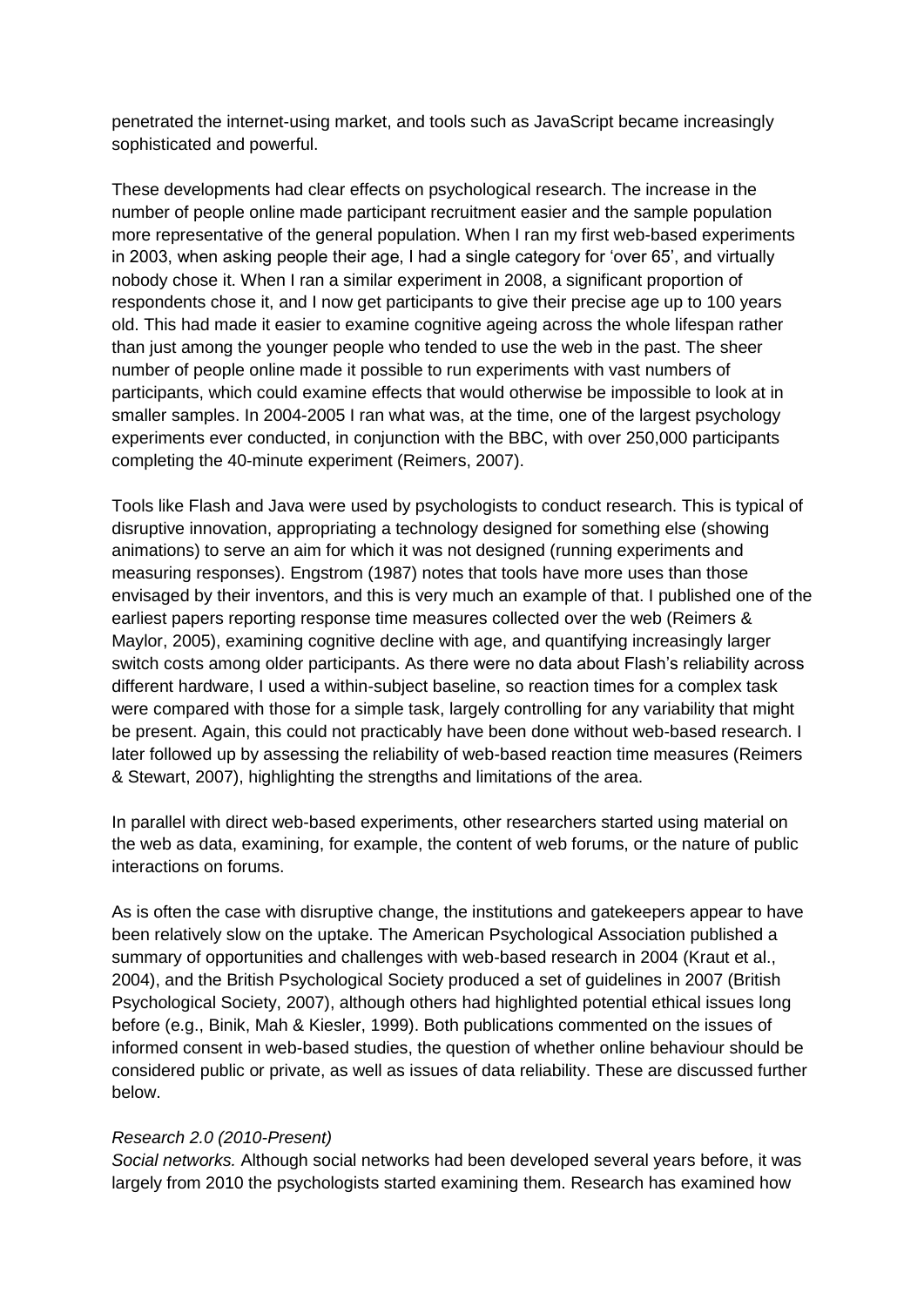people portray themselves on social networks (e.g., Back et al., 2010), the importance of social networks in reducing risky behaviours (Rice et al., 2010), and even the extent to which facebook information can predict potential employability (Kluemper & Rosen, 2009).

*Crowdsourcing.* The use of crowdsourcing – the recruitment of large numbers of people to assist with a labour-intensive task – has developed rapidly over the past 5 years. At the forefront has been Amazon's Mechanical Turk [\(www.mturk.com\)](http://www.mturk.com/). Here, researchers can offer small amounts of payment for participants' completion of short psychology experiments. Results have generally be very similar to those found in traditional lab-based experiments (see, e.g. Paolacci, Chandler, & Ipeirotis, 2010; Simons & Chabris, 2012 for examples). Mason and Suri's (2012) overview of using MTurk for psychological research notes that the hourly rate of pay for MTurk workers average \$4.80, but could be as low as \$1.71 and still gather reliable data. Similarly, short tasks could be set up to pay just \$0.01, and although participant recruitment took longer than offering \$0.03 or \$0.05, participants did complete the task. There are of course ethical issues to this very low payment, some of which are covered by Mason and Suri (2012).

#### *Future directions*

Internet-based research is still in a state of flux, with new capabilities coming online every year. Although futurology is a risky activity, I think there are two exciting ways in which research will be disrupted by new technology in the next few years. The first is the increasing ubiquity of smartphones. Although I have written papers on the use of mobile phones for data collection (Reimers & Stewart, 2008; 2009), a much more expansive overview has recently been given by Miller (2012). He focuses on both the hardware available in smartphones that could provide data, in particular GPS and movement measurement using the phone's accelerometers, as well as the capacity for testing people in different, real-world environments. This has the potential for gathering novel, and more ecologically valid, data.

The second major development that I think will affect future research will be the networking of games consoles, allowing new input devices to be used online. For example, the Nintendo Wii uses a controller with three-axis accelerometer, and a balance board for measuring centre of gravity. It is already possible to use the Wii controller to interact with web pages shown through the Wii's browser, but it is currently rather cumbersome (Reimers & Stewart, in preparation). However, an increasing emphasis on multiplayer games and real-time networking over the internet means that by the end of the decade it is likely that it will become much easier to record data from console input devices over the internet. Being able to gather data from, for example, a next generation version of the Xbox Kinect, which measures 3D movement via a camera, or even physiological responses like pulse and blood oxygenation via a Wii Vitality Sensor or Ubisoft Innergy Sensor, would give psychologists remote access to an exciting range of new data. It would also offer the potential of running experiments that would be difficult to run now even in a dedicated laboratory.

#### **Advantages and disadvantages of web-based research**

Clear advantages of web-based research are related to the sample population. First, it is possible to recruit large numbers of participants at minimal cost and effort. Second, it allows researchers to recruit a much more representative sample of participants, relative to the psychology undergraduates who tend to take part in lab-based experiments. Finally, it may reduce experimenter bias or demand effects in experiments, where participants attempt to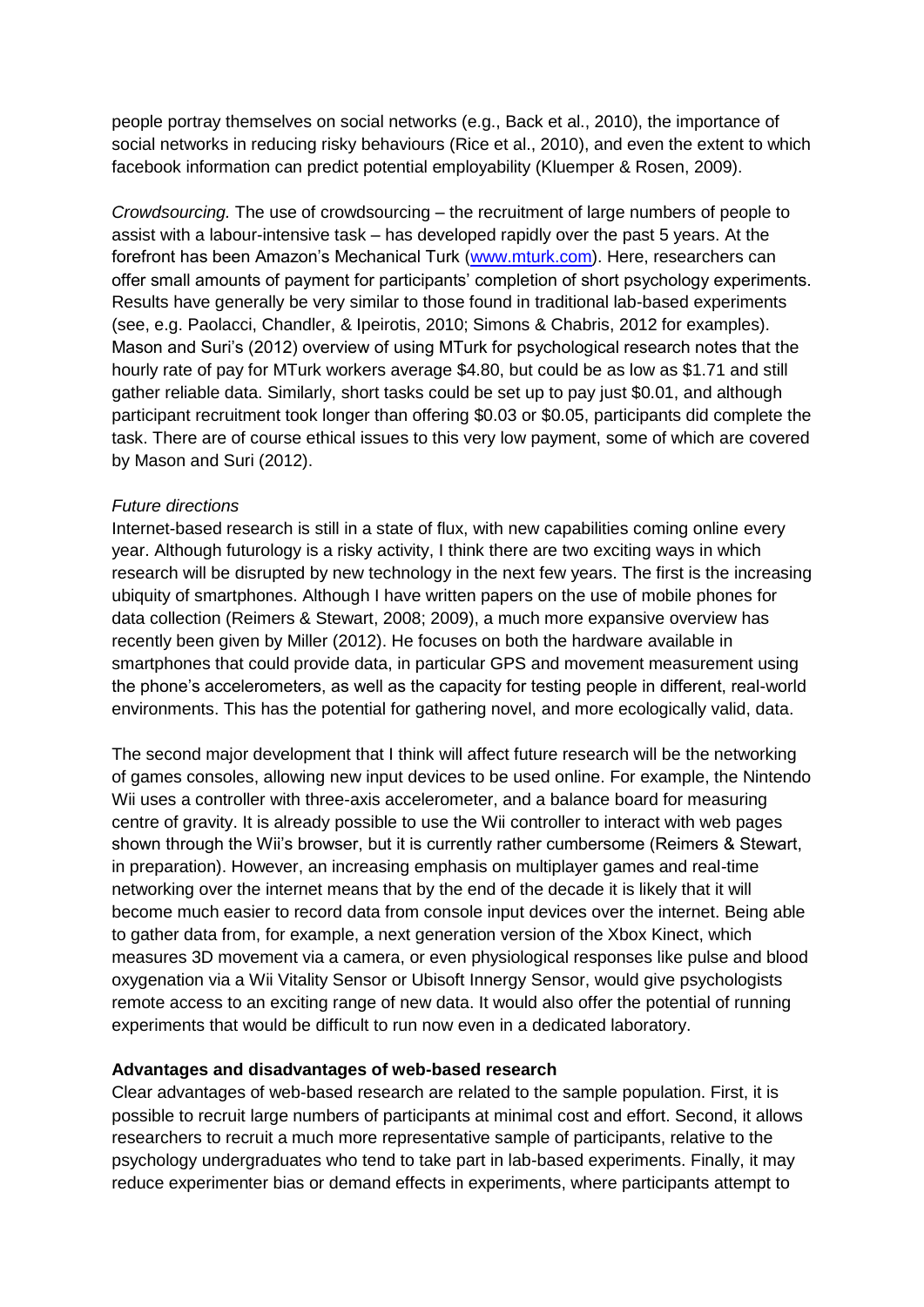act in a way they think the experimenter wants them to act, or that the experimenter gives subtle cues about how the participant should act.

There are of course potential downsides. Data reliability is potentially an issue, with participants having less social pressure to take a test seriously. Dishonesty about demographics, and multiple submissions from a single user are other potential concerns.

Arguably, making research easier has the potential to encourage speculative or poorlydesigned experiment "just to see", and thus risks inflating the probability of finding false positive results. It becomes economically and practically feasible to run many experiments, and only publish those with significant findings. As replication is becoming an important issue in psychological research (see, e.g., Pashler & Wagenmakers, 2012), this is potentially a problem. That said, the use of the web has also helped combat some of these issues, with sites such as Psych File Drawer documenting replication attempts for existing studies, which would not normally be accepted in journals [\(http://www.psychfiledrawer.org/\)](http://www.psychfiledrawer.org/). Finally, there are ethical differences between web-based and lab-based experiments. The absence of a reassuring experimenter may lead participants to feel uneasy or confused at the end of an experiment, and there is no opportunity to answer any questions a participant might have. Participants cannot easily be screened for age or mental health. On the other hand, the lack of social pressure to continue even when feeling uncomfortable (it is easier to close a browser window than to walk out of an experimental lab) makes potentially for a more ethically acceptable experiment.

#### **The new researcher**

The psychology researcher in this new world requires a different set of skills from those of previous generations. Programming skills are increasingly important, as there is very limited user-friendly psychology testing software available for online research. Instead, researchers need to learn ActionScript, Java, JavaScript, along with HTML, to set up experiments, and need to understand the basics of how servers and databases work.

Relatedly, technical analytical skills are becoming increasingly important to handle the increasingly large datasets that online research is producing. The BBC dataset (Reimers, 2007) collected in 2004-2005 could not be opened by the version of Microsoft Excel that was available at the time, as it was too large, and even simple analyses using the statistical tool SPSS could be very time consuming. With other previously unwieldy datasets (such as the British Household Panel Survey) being made available electronically, programming languages such as R are becoming increasingly important for data cleaning and analysis.

Finally, the geography and demography of research is opened up much more. In the past, researchers have had to have access to funds to pay those participants, have access to facilities such as testing rooms with computers, and a significant amount of time to spend testing those participants. This has meant that most research has been conducted in large, well-funded universities in the developed world. With the possibility of running experiments online, paying participants \$0.10 for a two-minute study, programming and analysing the data using open source software, anyone with a hundred dollars and a laptop could – in principle at least – run an experiment that could give important insights into psychological processes. Similarly, the public availability of 'big data', means that testing is increasingly optional – it is becoming more the case that people with good analytical skills and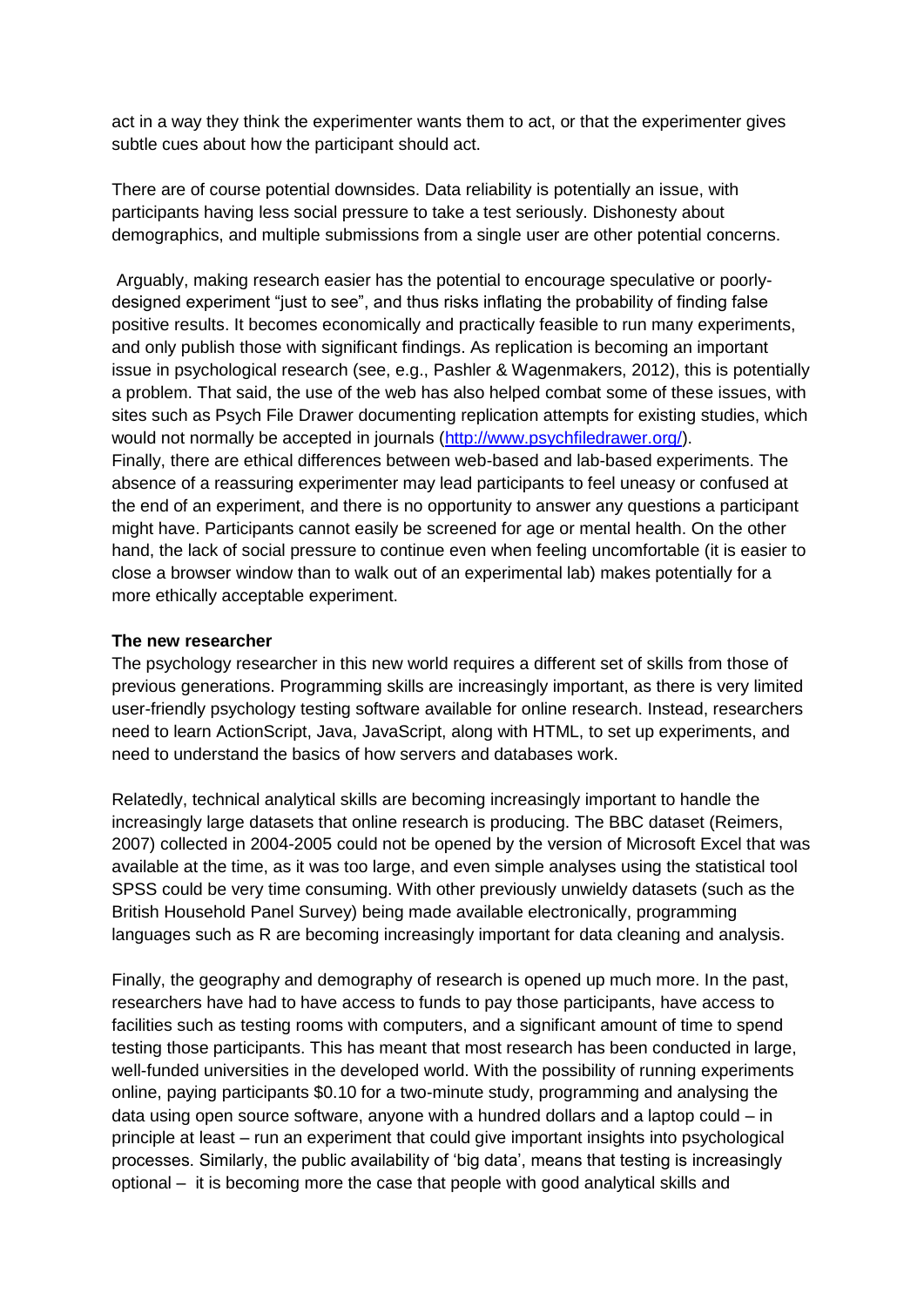interesting hypotheses to test are able to thrive, rather than those with the most financial resources.

#### **Disruptive or diffusive change?**

I hope I have made the case that web-based research has radically changed the way in which psychological research is done. The question arises: Is it really disruptive change?

In some way it has been. Reviewers, whatever their interests, have had to consider the validity of new ways of conducting research, reconsidering issues of design, ethics and analysis. For example, as web-based research tends to lead to noisier data, rules of thumb about effect sizes may have to be reconsidered. In the early 2000s, some reviewers would recommend rejection of a paper that used a web-based methodology. A number of early studies explicitly comparing web and lab results and finding minimal differences (see Krantz & Dalal, 2000, for an example) eventually led to wider acceptance of web-based research.

In other ways there has not been wholesale change. Most current web-based research uses procedures that are identical to those used in the lab, rather than radically redesigning a research approach to best use the technologies and potential of the web. This state of things perhaps mirrors the way in which new learning technologies have tended to copy existing practices rather than radically overhaul the way in which teaching and learning happen (e.g., Fry & Love, 2011).

It is also of course, quite possible to conduct research in psychology without running experiments online, and there are often very good reasons for running experiments in the lab. That said, many researchers appear to have an attitude that they will continue running lab-based experiments even in those cases where web-based approaches offer significant advantages, because it is the way they have always done things or because they do not feel confident with the web-based setup. As such, there are aspects of a diffusion of innovation idea (see, e.g., Rogers, 1976), in which the innovators and early adopters have converted to – at least in part – using web-based technologies, but with many other researchers yet to pick up the technology. It will be interesting to see how it develops.

*This article was originally submitted as coursework for the Information & Communication Technology in Higher Education module on the MA in Academic Practice*

#### **References**

Back, M. D., Stopfer, J. M., Vazire, S., Gaddis, S., Schmukle, S. C., Egloff, B., & Gosling, S. D. (2010). Facebook profiles reflect actual personality, not self-idealization. **Psychological Science,** *21*, 372-374.

Binik, Y. M., Mah, K., & Kiesler, S. (1999). Ethical issues in conducting sex research on the Internet. **Journal of Sex Research,** *36*(1), 82-90.

Birnbaum, M. H. (Ed.). (2000). **Psychological experiments on the Internet**. Academic Press.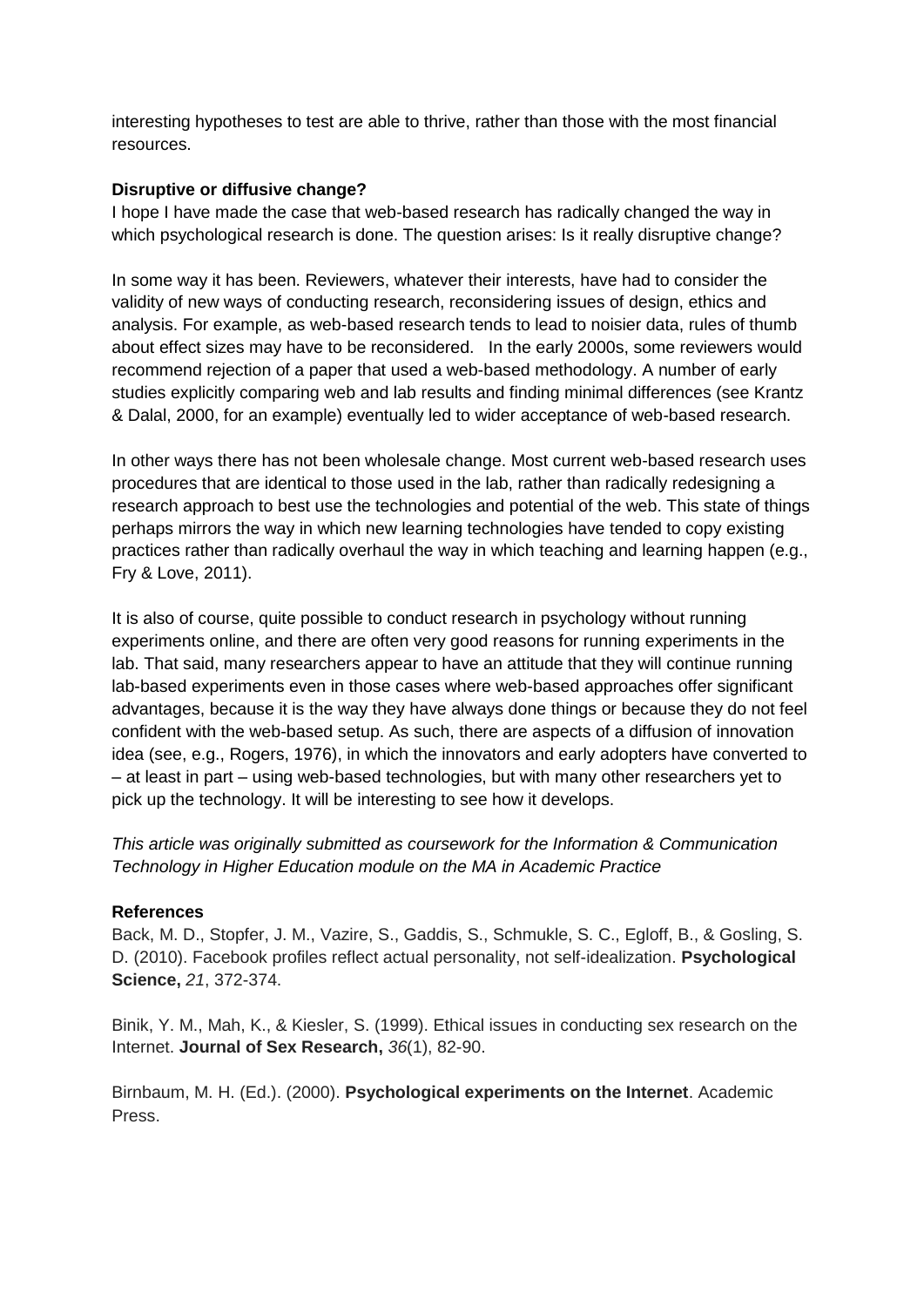British Psychological Society. (2007). **Report of the working party on conducting research on the Internet: guidelines for ethical practice in psychological research online.** Leicester, UK: The British Psychological Society.

Christensen, C. M. (1997) **The Innovator's Dilemma: When New Technologies Cause Great Firms to Fail**, Harvard Business School Press, Boston, MA.

Cohn, A. C., Fougeron, C., & Huffman, M. (Eds.). (2011). **The Oxford handbook of laboratory phonology.** OUP Oxford.

Fry, N. & Love, N. (2011) Business lecturers' perceptions and interactions with the virtual learning environment, **International Journal of Management Education,** *9,* 51-56.

Internet World Stats (2012. Retrieved 23 January 2013 from <http://www.internetworldstats.com/emarketing.htm>

Kluemper, D. H., & Rosen, P. A. (2009). Future employment selection methods: evaluating social networking web sites. **Journal of managerial Psychology**, *24*(6), 567-580.

Krantz, J. H., & Dalal, R. (2000). Validity of Web-based psychological research. In M. Birnbaum (Ed) **Psychological experiments on the Internet**. Academic Press.

Kraut, R., Olson, J., Banaji, M., Bruckman, A., Cohen, J., & Couper, M. (2004). Psychological research online: report of Board of Scientific Affairs' Advisory Group on the Conduct of Research on the Internet. **American Psychologist,** *59*, 105.

Manago, A. M., Taylor, T., & Greenfield, P. M. (2012). Me and my 400 friends: The anatomy of college students' Facebook networks, their communication patterns, and well-being. **Developmental psychology,** *48*, 369.

Mason, W., & Suri, S. (2012). Conducting behavioural research on Amazon's Mechanical Turk. **Behavior Research Methods,** *44,* 1-23.

Miller, G. (2012). The smartphone psychology manifesto. **Perspectives on Psychological Science,** *7*(3), 221-237.

Musch, J., & Reips, U. D. (2000). A brief history of Web experimenting. In M. Birnbaum (Ed) **Psychological experiments on the Internet**. Academic Press.

Paolacci, G., Chandler, J., & Ipeirotis, P. (2010). Running experiments on Amazon Mechanical Turk. **Judgment and Decision Making,** *5,* 411-419.

Pashler, H., & Wagenmakers, E. J. (2012). Editors' Introduction to the Special Section on Replicability in Psychological Science A Crisis of Confidence? **Perspectives on Psychological Science,** *7,* 528-530.